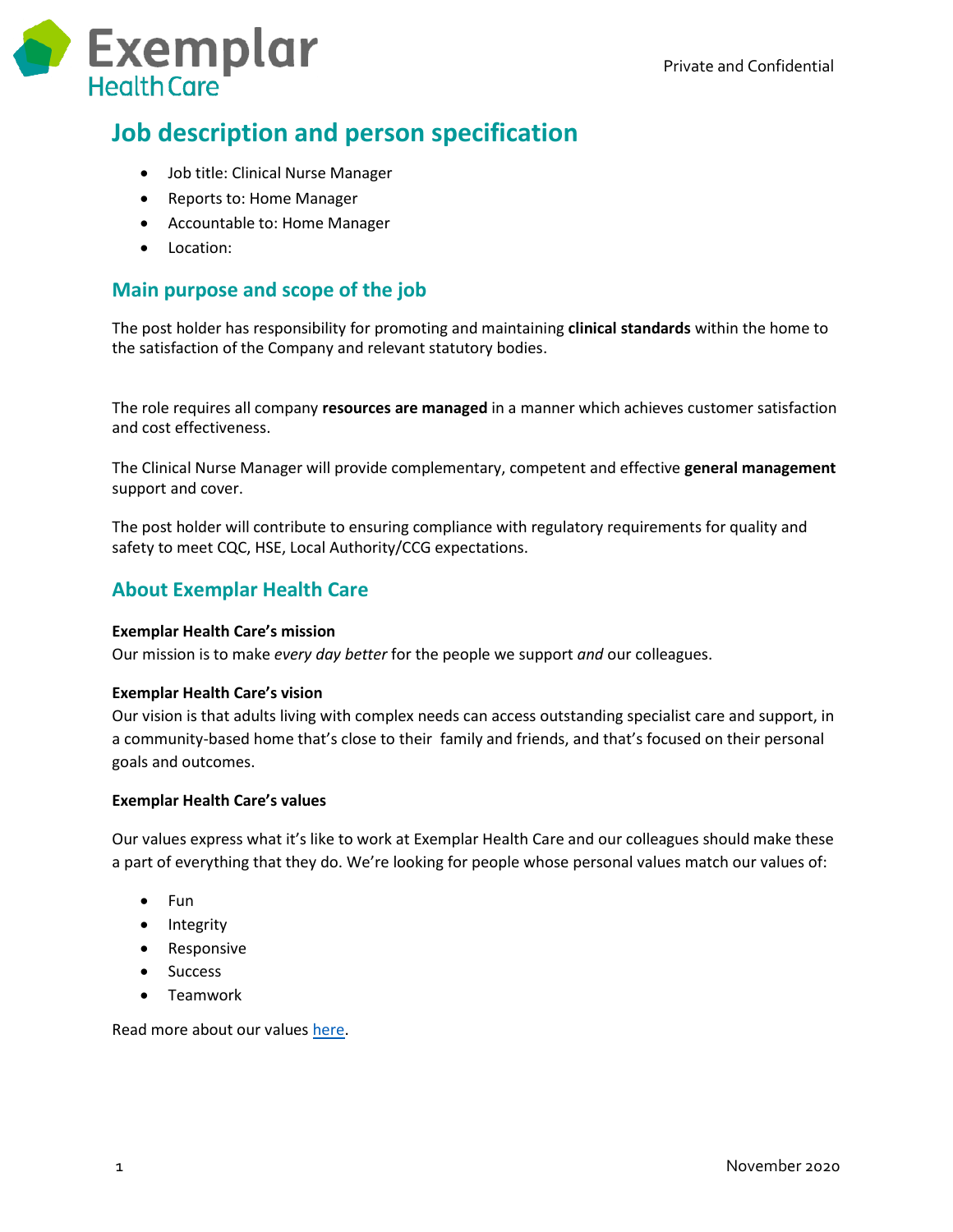

# **Key responsibilities**

#### **Clinical Responsibilities**

- To be accountable for the implementation of all clinical documentation ensuring that a high standard of record keeping, profiles and care planning ismaintained.
- To organise and supervise unit managers, nurses, trainee nurse associates and care colleagues to safely deliver high quality care at all times.
- Ensure the delivery of service user focused clinical support in an efficient cost effective manner, consistent with the overall business objectives of Exemplar Health Care.
- Ensure their own practice is compliant with regulatory requirements for quality and safety, and to work as an integral part of the multi-disciplinary team to ensure the home meets CQC's fundamental standards.
- Develop and sustain positive relationships with families, friends and visitors of service users.
- Maintain positive relationships with other professionals visiting the service and maintain regular communication with care coordinators, commissioners and other referral agents.
- Be the supervisor/assessor (mentor) for clinical staff including Trainee Nurse Associates (TNAs) in addressing clinical, ethical, workload and other issues as required.
- Offer clinical supervision for unit manager, nurse colleagues and TNAS.
- Ensure that correct accident and incident reporting procedures are followed in line with internal governance procedures and process.
- Ensure the timely completion of clinical statistics and data which feed into corporate level governance. Review this data and identify trends or concerns and take correctiveaction.
- Assist in creating a positive culture which fosters positive engagement and behaviours in colleagues.
- Chair the local governance meeting and ensure that detailed minutes and action plans are taken and stored; actions used to steer clinical development in the savie.
- Demonstrate a comprehensive understanding and working knowledge of the Care Standards Act 2000, as amended by the Health and Social Care Act2012.
- Demonstrate a comprehensive understanding of the CQC five domains, KLOE framework and particular knowledge of ratings for 'good' and 'outstanding'.
- Recognise the importance of correct staffing levels, to report any shortfalls to the Registered Home Manager and to assist in the effective cover of the service for short-notice colleagues' absence and sickness where other suitable cover cannot befound.
- Maintain a level of clinical competence which enables the post holder to actively participate in discussions relating to care of service users with external and internal professionals.
- Supervise and provide direct care to all clients.
- Contribute positively to the setting and development of measurable standards of care relevant to the individual, and participate in the introduction and maintenance of such strategies.
- Provide a safe and effective process for the ordering, handling, storage, administration, recording and disposal of drugs.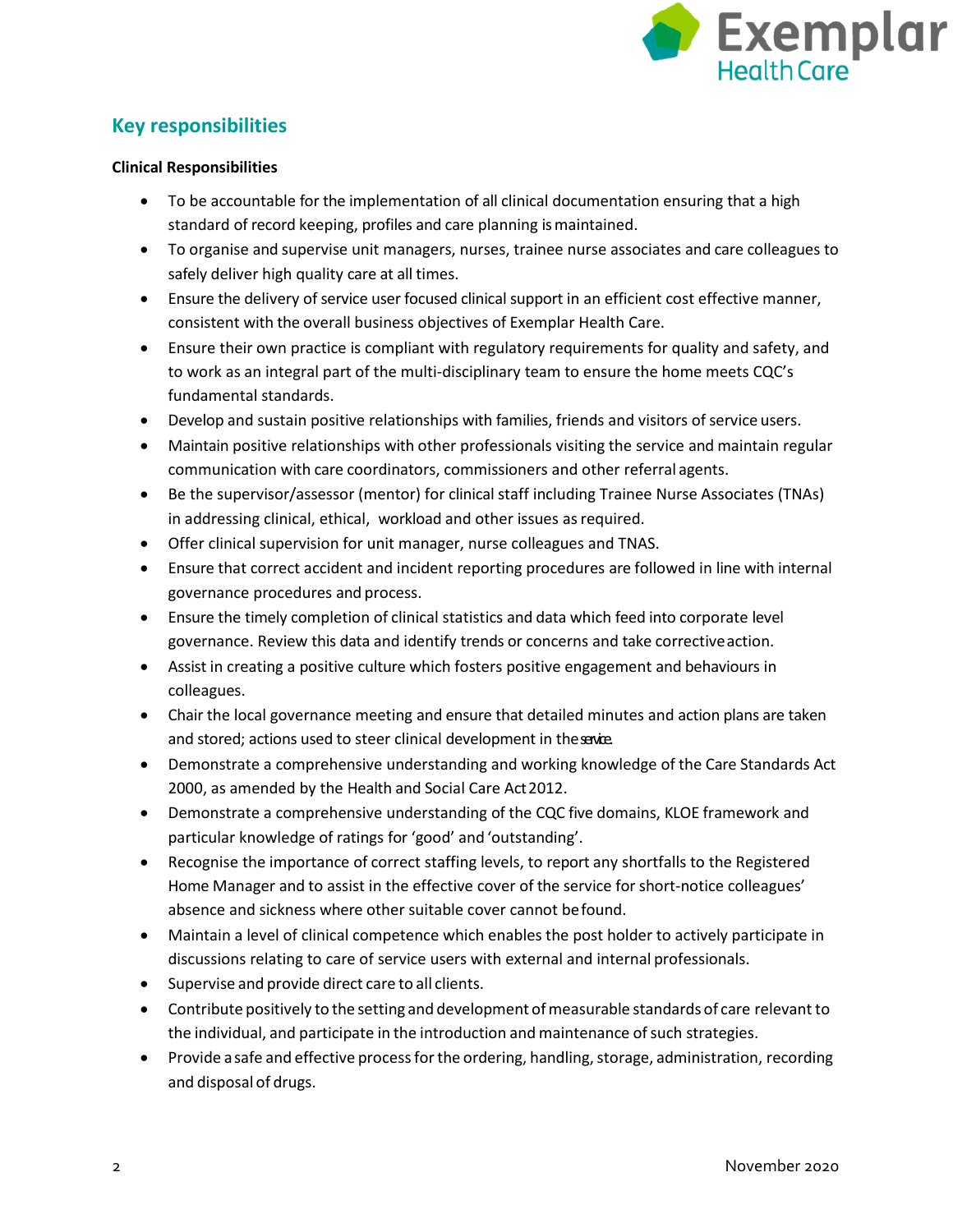

- Maintain and uphold the NMC Code of Professional Conduct and other NMC professional practices.
- Provide advice and education to service users, colleagues and learners within the home as required, recognising when service users or colleagues may need additional support or training; sourcing additional support and alerting the management team as required.
- Carry out all other duties aswill, fromtime to time, be directed including audits to be undertaken each period.
- The post holder may be expected to work across other Exemplar Health Care sites as the service needs dictate.

You will be expected to undertake personal care of male and female service users as part of the role which could include washing, dressing, and providing support with toileting and if required continence care, oral care, grooming, use of specific equipment to move a service user safely and supporting service users to eat and drink.

For services over 30 beds and/or with two CNMs in place:

Hours of work = 40 hours, this will consist of 2 x 9-5 shifts, 2 x 8-8 shifts. This includes alternate weekends, and potential night shifts.

#### **Management responsibilities**

- Deputise for the Registered Manager in his/her absence
- Provide a visible presence on the units providing an ability for colleagues, service users and service user families to raise issues and insights; actively listening and directly responding to all stakeholders in an engaging manner.
- Using a supportive and devolved management approach ensure that nurses and unit managers are supported to an appropriate level in the development of their teams and their service.
- Ensure that clinical practice is developed and delivered through evidence based practice and research, clinical philosophy, models and frameworks.
- Demonstrate that clinical practice is underpinned by clear clinical theory and based on an eclectic mix of therapeutic tools and intervention strategies.
- Be accountable for ensuring that a programme of meaningful therapeutic activity is being delivered, ensuring that 'every contact count's'.
- Ensure with line managers, that systems are in place for professional registration, revalidation, appraisals (PDRS), continuous professional development, supervision and performance management of clinical teams.
- Select, interview, and develop colleagues to ensure that the right skills and experience mix is in place to meet current service user need.
- Contribute to the development, monitoring and review of clinical policies and procedures.
- Maintain, participate and administrate an effective on-call system which supports the nurse in charge on duty in the event of emergency.
- Participate in the marketing of the home, and assist in maintaining the homes reputation and professional standing.
- Ensure their own practice is compliant with regulatory requirements for quality and safety, and to work as an integral part of the team to ensure the home meets CQC's fundamental standards.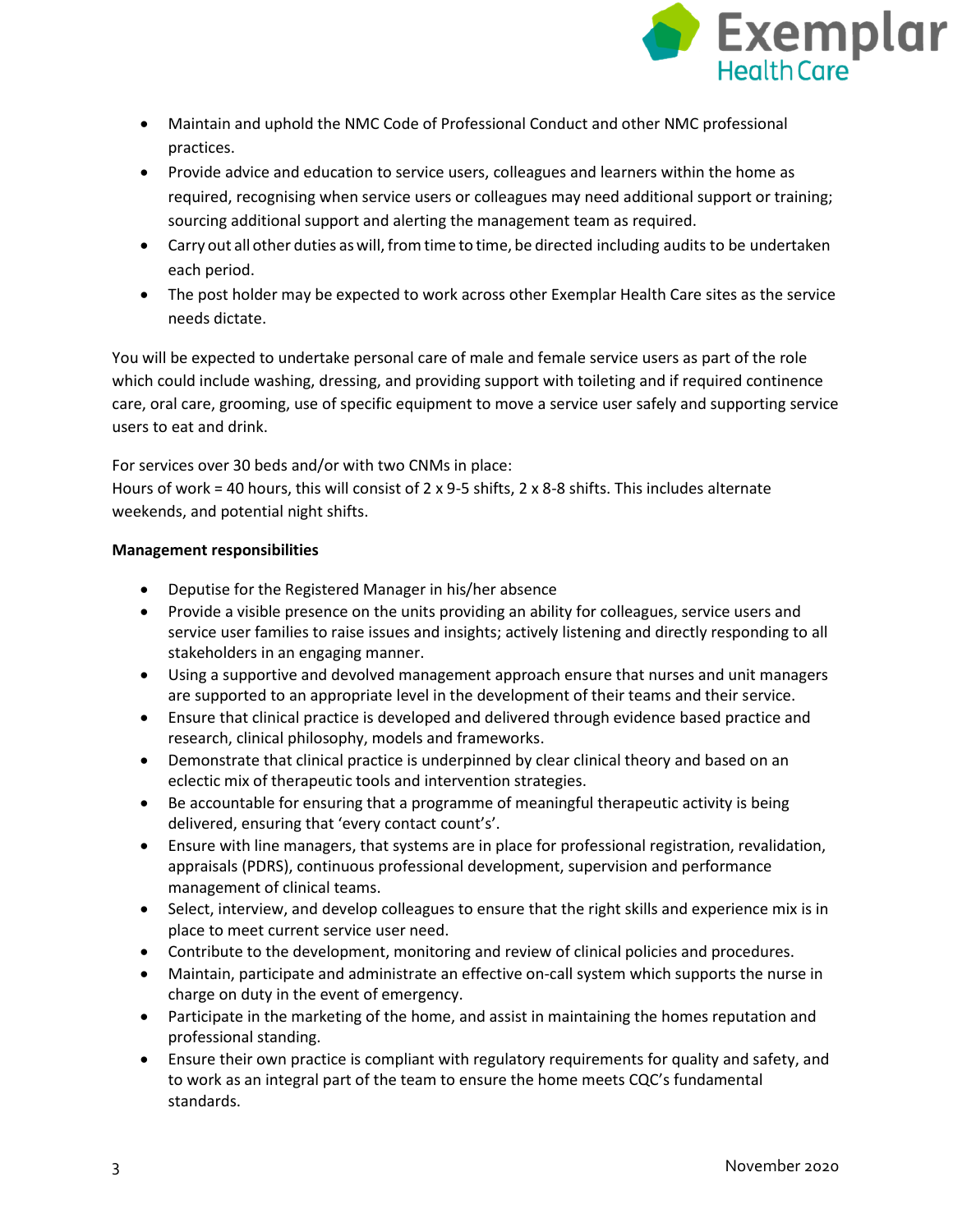

- To be familiar with the Fundamental Standards set out in the Health and Social Care Act 2008, and CQC's expectations for a safe, effective, compassionate, high-quality care service.
- To manage situations where people may present with challenging behaviour and to know when to call for assistance/advice as needed.
- To participate, promote and embrace to Exemplar Health Care Quality Assurance processes.

#### **Resource Management Responsibilities**

- Provide cost-effective and safe deployment of manpower resources in accordance with client need within company policy and statutory requirements.
- Ensure clinical equipment is maintained and any defect reported to the appropriate person.
- Maintain cost-effective controls of all clinical supplies, to include ordering, storage, stock rotation and correct usage.
- Work within budgetary guidelines and contribute to future strategic planning.
- Ensure nursing and care colleagues are effectively trained and MAST and JE compliance above 90%.

# **Health and safety**

As an employee of Exemplar Health Care Health Care, the post holder has a duty under the Health and Safety at Work Act 1974, to: -

- Take reasonable care of the health and safety of themselves and all other persons who may be affected by their acts or omissions at work.
- Co-operate with their employer to ensure compliance with Health and Safety legislation and the Health and Safety policies and procedures of the service, not intentionally or recklessly interfere with, or misuse, anything provided in the interests of health, safety, or welfare, in pursuance of any of the relevant statutory provisions.
- Recognise the personal right of the service user to positive risk taking in promoting their own recovery, working within identified guidelines.
- Have a general duty to take reasonable care for the health and safety of self and others who may be affected by their acts or omissions at work. All safety rules, regulations and codes of practice relating to the work area should be observed.
- Report all accidents, dangerous occurrences, incidents and hazards in line with company policy.
- Respect confidentiality relating to information gained through employment with the organisation and to ensure information is not disclosed to any unauthorised person/agency.

# **Safeguarding**

Colleagues are required to take responsibility in all areas of work for safeguarding people at risk (both adults and children) from any form of abuse or neglect. When delivering care and support, colleagues are required to comply with the requirements of legislation relating to care in the UK, including the Care Act (2014) and Mental Capacity Act 2005, which incorporates the Deprivation of Liberty Safeguards (DoLS).

To comply with the Exemplar Health Cares' Safeguarding Children and Adults policies, procedures and protocols, all individual colleagues (paid or unpaid) have a duty to safeguard and promote the welfare of children, young people and vulnerable adults.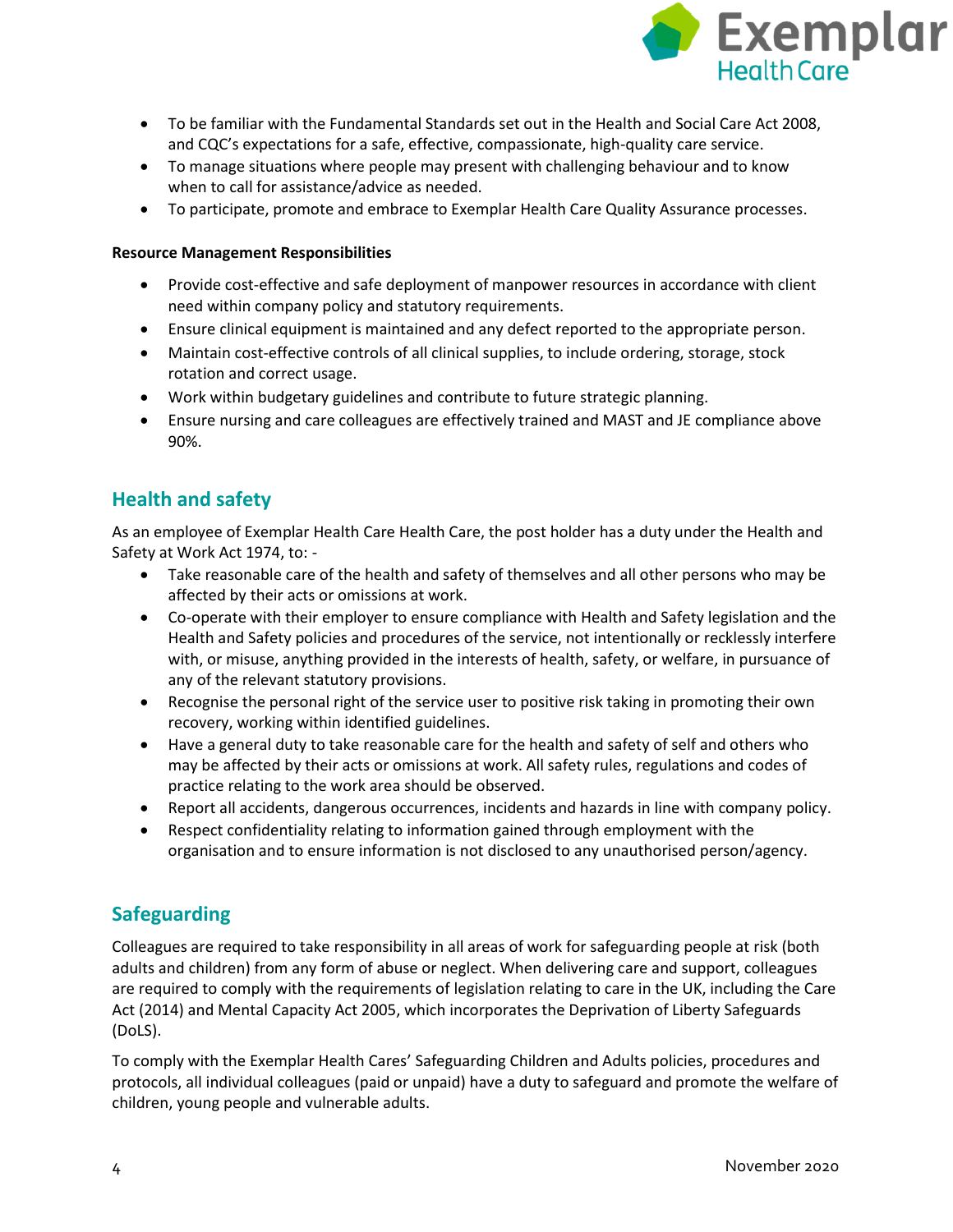

This will require you to:

- Ensure you are familiar with and comply with local Child Protection Procedures and protocols for promoting and safeguarding the welfare of children and young people.
- Ensure you are familiar and comply with the Local Multi Agency Safeguarding Vulnerable Adults plans and procedures.
- Ensure you are familiar and comply with local protocols and systems for information sharing.
- Know the appropriate contact numbers and required reporting lines.
- Participate in required training and supervision.
- Comply with required professional boundaries and codes of conduct

The CNM will deputise for the Home Manager as safeguarding lead for the Home in the manager's absence. Exemplar Health Care is committed to safeguarding all children and vulnerable adults and expects all colleagues and volunteers to share this commitment.

The CNM will also deputise as the safeguarding lead for the Home in the absence of the Home Manager.

### **Data protection**

The post holder must at all times respect the confidentiality of information in line with the requirements of the UK Data Protection Act 2018 and the General Data Protection Regulation (GDPR) 2018. This includes, if required to do so, obtain, process and/or use information held on a computer in a fair and lawful way, to hold data only for the specified registered purposes and to use or disclose data only to authorised persons or organisations as instructed.

This job description may be subject to review and appropriate modification. The post holder may be required to undertake other relevant and appropriate duties as reasonably required.

I confirm I have read and understand this Job Description.

Name of post holder: …………………………………..

Signature: **manufature with the manufature with the manufature with the signature with the signature with the signature with the signature signature with the signature signature signature signature**

Date: **manufacturer 2010 2020 2020 2020 2020 2020 2020 2020 2020 2020 2020 2020 2020 2020 2020 2020 2020 2020 2020 2020 2020 2020 2020 2020 2020 2020 2020 2020 2020**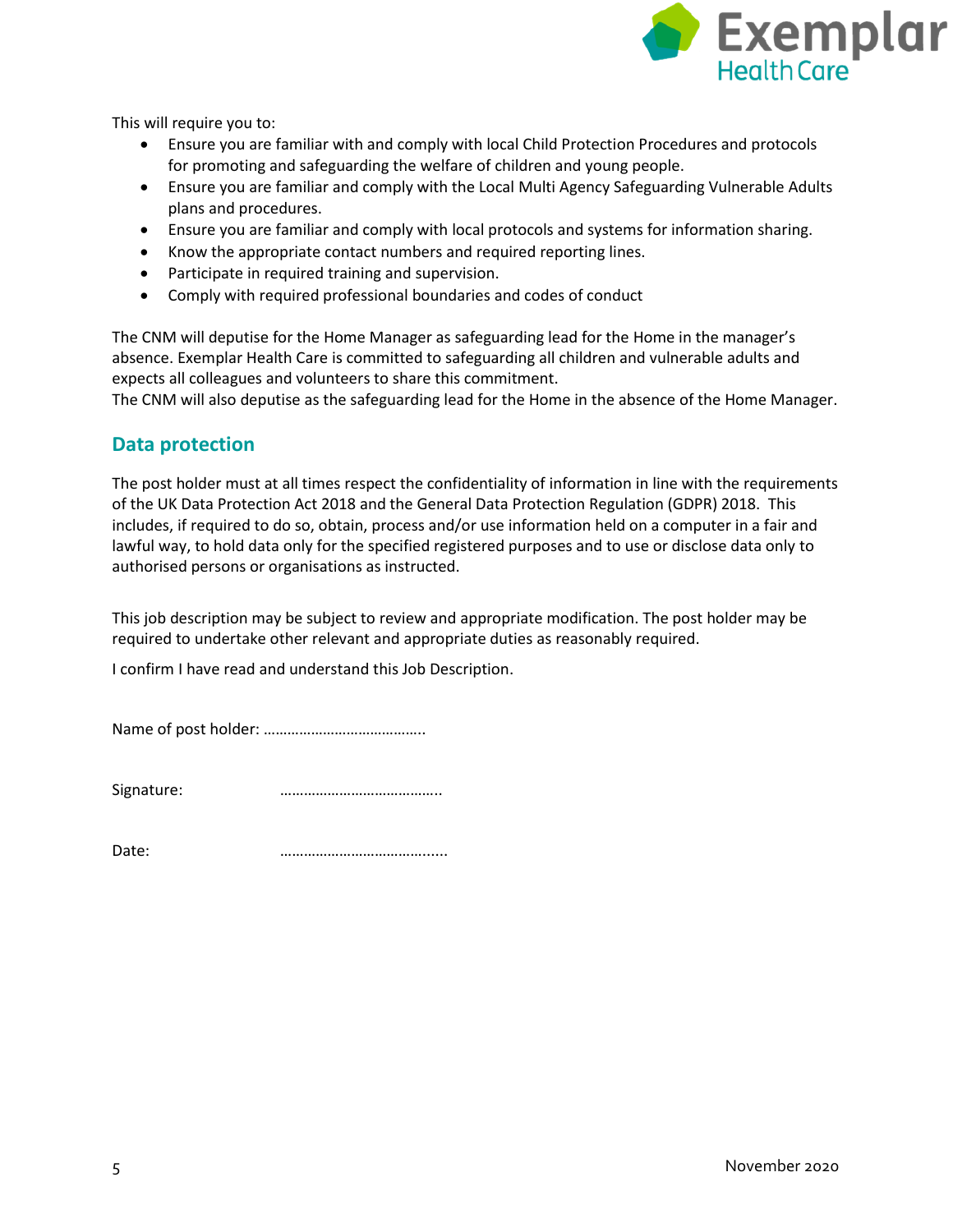

# **Person specification – Clinical Nurse Manager**

| <b>Qualifications and Training</b> | <b>Essential</b> | <b>Desirable</b> | How assessed            |
|------------------------------------|------------------|------------------|-------------------------|
| Registered first level nurse       | <b>Yes</b>       |                  | Application, interview, |
| with current NMC pin               |                  |                  | certificates            |
| number                             |                  |                  |                         |
| Training certificate or            | Yes.             |                  | Application, interview, |
| qualification i.e. 730,            |                  |                  | certificates            |
| PTTLS, Mentor qualification        |                  |                  |                         |
| or assessor /supervisor            |                  |                  |                         |
| training                           |                  |                  |                         |
| Post qualification clinical        |                  | Yes              | Application, interview, |
| training and CPD                   |                  |                  | certificates            |

| <b>Skills, Experience and</b><br><b>Ability</b>                                        | <b>Essential</b> | <b>Desirable</b> | <b>How assessed</b>                                            |
|----------------------------------------------------------------------------------------|------------------|------------------|----------------------------------------------------------------|
| Minimum 3 years post NMC<br>registration experience                                    | Yes              |                  | Application, Interview                                         |
| <b>Experience in Mental Health</b><br>and Learning disabilities                        |                  | Yes              | Application, Interview                                         |
| Understanding of MCA and<br>DoLs processes and<br>procedures                           | Yes              |                  | Application, Interview                                         |
| Experience of dealing with<br>patients or service users<br>with challenging behaviours | Yes              |                  | Application, Interview                                         |
| Good command of Word,<br><b>Excel and Outlook</b>                                      | Yes              |                  | Application, Interview,<br>Certificates                        |
| Able to collect, research and<br>analyse /interpret data                               | Yes              |                  | Application, Interview, Case<br>study                          |
| Can work under own<br>initiative                                                       | Yes              |                  | Application, Interview                                         |
| Can both mentor and coach<br>students and team<br>members                              | Yes              |                  | Application, Interview,<br>Certificates                        |
| <b>Excellent oral and written</b><br>communication skills                              | Yes              |                  | Application, Interview,<br>Certificates, QUEST<br>Assessment** |
| Familiar with admission and<br>discharge planning                                      |                  | Yes              | Application, Interview                                         |
| <b>Effective Time Management</b>                                                       | Yes              |                  | Application, Interview                                         |